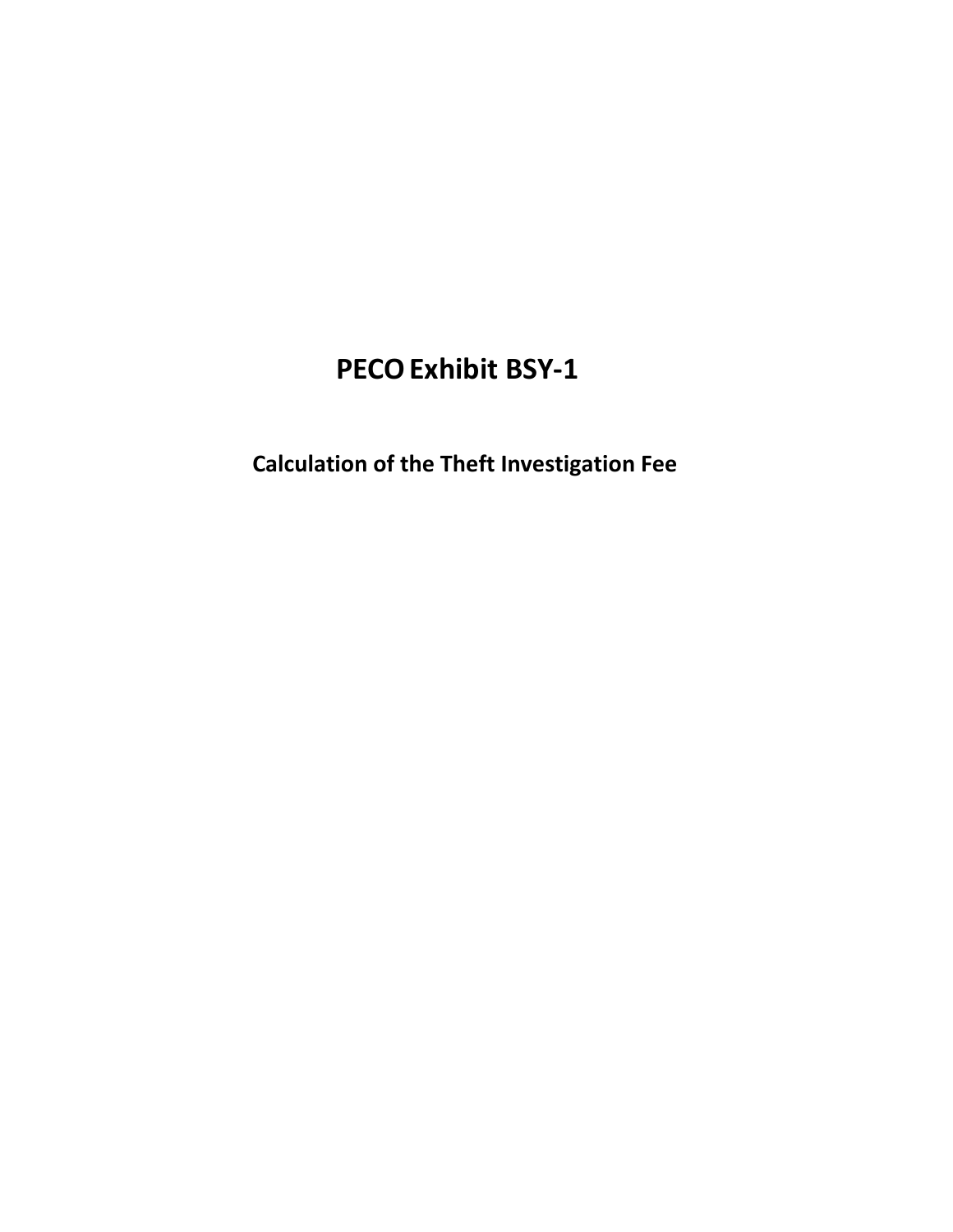## **PECO Energy Company PECO Energy Company Theft Investigation Fee: Summary**

| <b>Resource</b>                      |    | <b>Unit Cost</b> | <b>Avg Units</b> | Weight* |    | <b>Avg Cost</b> |
|--------------------------------------|----|------------------|------------------|---------|----|-----------------|
| Field Labor (per hour)               | \$ | 79.39            | 1.9              | 99%     | \$ | 148.01          |
| Transportation (per truck roll)      | \$ | 12.35            | 2                | 99%     | \$ | 24.44           |
| Outsourced Cost for Underground Dig  | \$ | 2,827.60         |                  | $1\%$   | \$ | 28.28           |
| <b>Tools &amp; Equipment</b>         | \$ | 143.65           |                  | 100%    | \$ | 143.65          |
| <b>Back Office/Analytics Support</b> | \$ | 94.68            |                  | 100%    | \$ | 94.68           |
| <b>GRT</b>                           |    |                  |                  |         | \$ | 23.05           |
| <b>Total Average Cost</b>            | S  | 462.11           |                  |         |    |                 |
| <b>Total Average Cost (Rounded)</b>  |    |                  |                  |         |    | 460             |

\*Weight: 99% of theft remediation is performed at the meter or taps by PECO technicians while 1% is remediated via underground dig by an outsourced vendor. PECO supplies tools/equipment and back office/analytics support for all jobs.